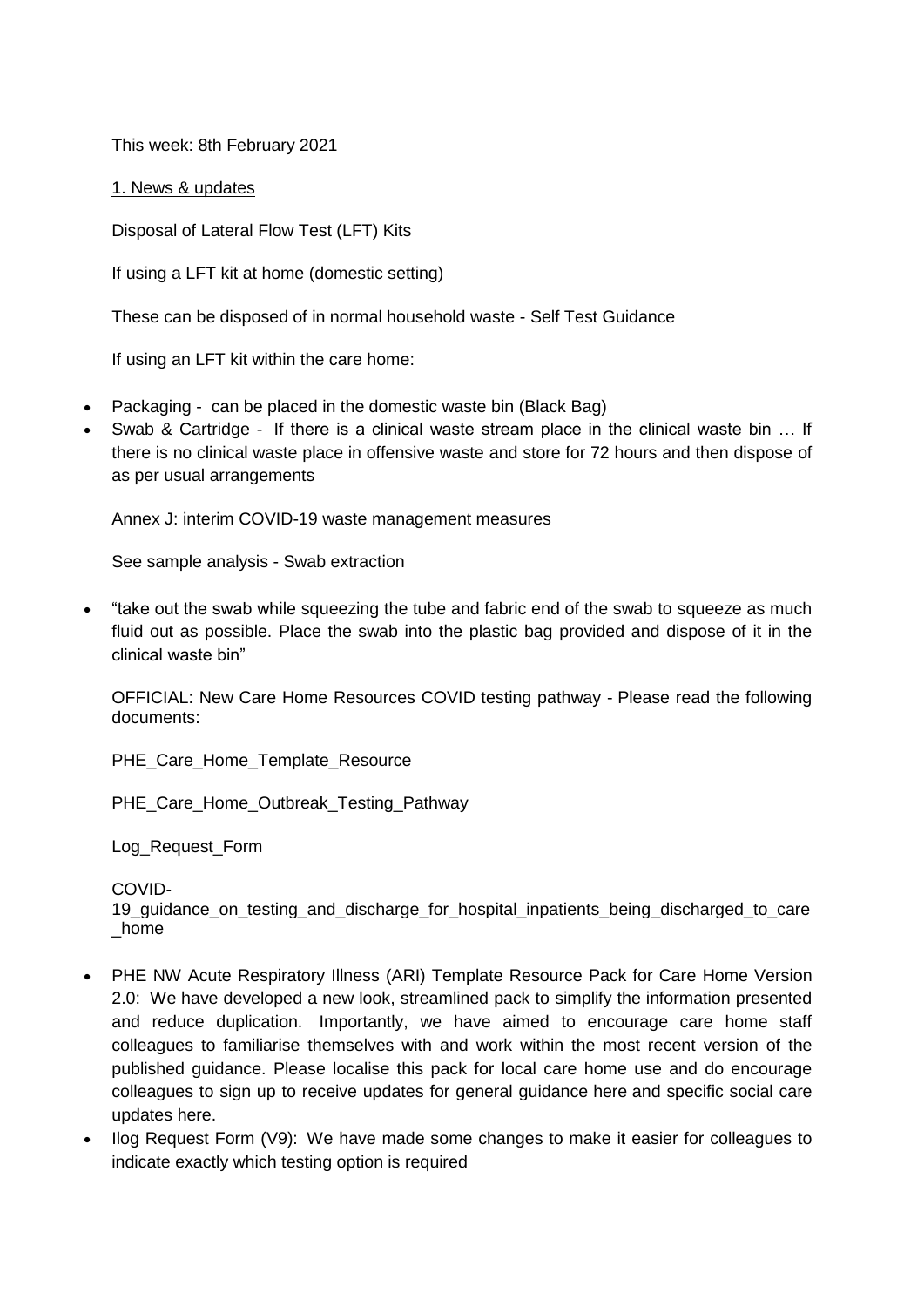- PHE North West Pathway for Testing in Acute Respiratory Illness (ARI) Care Home Outbreaks SOP (v1.5) – please note that the localised ARI pack for Lancashire is also [here.](https://www.lancashire.gov.uk/media/921449/phe-nw-acute-respiratory-illness-ari-template-resource-pack-for-care-homes-version-20.pdf)
- Flowchart on the application of COVID-19 guidance on testing and discharge for hospital inpatients being discharged to care homes (v2): this was previously shared on the 24/12/2020 but sharing again for information and dissemination.

Please can we ask you now to discard all previous versions of the documents above and disseminate and use these latest versions as appropriate?

Surge testing to be deployed to monitor and suppress spread of covid-19 variant- Additional testing is being made available in locations where the Covid-19 variant first identified in South Africa has been found. This will support existing extensive testing already in place, and monitor and suppress the spread of the variant. Postcodes affected are London (W7, N17, CR4); West Midlands (WS2); East of England (EN10); South East (ME15, GU21); North West (PR9). Positive cases will be sequenced for genomic data to help understand Covid-19 variants. Additional surge testing and sequencing is being deployed in a number of locations where the Covid-19 variant first identified in South Africa has been found. Testing will, in combination with following the lockdown rules and remembering hands-face-space, help to monitor and suppress the spread of the virus, while enabling a better understanding of the new variant. Extensive surveillance of Covid-19 has identified a small number of cases of the Covid-19 variant first identified in South Africa in localities across England, that cannot be traced back to international travel. All cases are now self-isolating and robust contact tracing has taken place to trace their contacts and ask them to self-isolate. Working in partnership with local authorities, enhanced testing and sequencing will be targeted within specific postcode areas. These postcodes are London (W7, N17, CR4); West Midlands (WS2); East of England (EN10); South East (ME15, GU21); North West (PR9). Every person over 16 living in these locations is strongly encouraged to take a Covid test this week, whether they are showing symptoms or not. Mobile Testing Units (MTUs) will be deployed offering PCR testing to people without symptoms who have to leave their home for work or essential reasons, with local authorities encouraging people to get tested in the area by providing additional home test kits. People with symptoms should book a test in the usual way and people without symptoms should visit their Local Authority website for more information. This additional testing will begin in these areas from Monday.

Positive tests will be sequenced to identify any further spread of the Covid-19 variant first identified in South Africa, enabling a better understanding of the variant and identifying if there are any more cases of this particular strand of the virus in the area.

In total, Public Health England has identified 105 cases of the Covid-19 variant first identified in South Africa since 22 December. All cases and their contacts have been contacted and told to self-isolate. There is currently no evidence to suggest this variant is more serious than others, or that the regulated vaccine would not protect against it.

Travel bans were already in place for countries where there is a risk of known variants. Further measures will include managed isolation in hotels for those who cannot be refused entry arriving from countries with international travel bans. Those wishing to travel out of the UK will have to declare their reason for travel in a pre-departure form. People should expect this to be checked and anyone who does not have a valid reason will be directed to return home and may face a fine.

All measures are kept under constant review.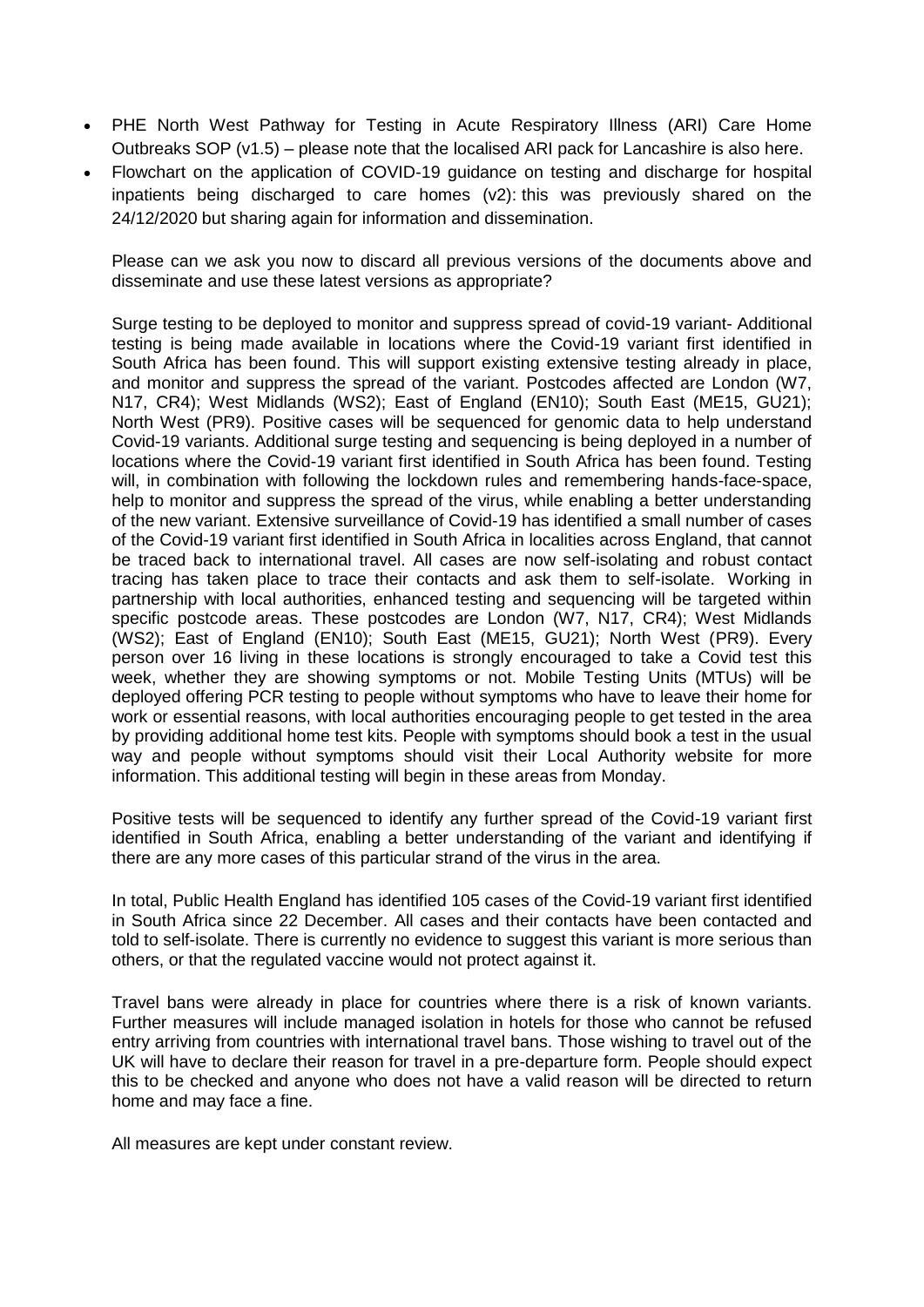See attached documents: [Key Messages](https://eastlancsccg.nhs.uk/images/20210201_Key_Messaging__QA_For_LAs.docx) & [Comms Support Pack](https://eastlancsccg.nhs.uk/images/SURGE_COMMS_SUPPORT_PACK_FOR_LAs_FINAL_1_Feb.pptx)

PL Regulated Care Provider Forum (26 01 2021) - please find attached the Pennine Lancs Regulated Care Provider Forum notes and slides.

[Regulated\\_Care\\_Forum\\_Notes](https://eastlancsccg.nhs.uk/images/0._Regulated_Care_Forum_Notes_26_01_2021_Final.pdf)

[pdf1 Virtual Forum Slides 26 01 2021](https://eastlancsccg.nhs.uk/contact-us/freedom-of-information/disclosure-logs/publications/2756-1-virtual-forum-slides-26-01-2021) (2.10 MB) [document1 Virtual Forum Slides 26 01 2021](https://eastlancsccg.nhs.uk/contact-us/freedom-of-information/disclosure-logs/publications/2757-1-virtual-forum-slides-26-01-2021-1) (2.73 MB)

[Staff\\_Vaccinations](https://eastlancsccg.nhs.uk/images/6._Staff_Vaccinations.docx)

[Top 10 Tips from Care Homes who have had outbreaks](https://eastlancsccg.nhs.uk/images/RegulatedCareSector/Top_ten_tips.docx)

[Coffee and engagement –](https://eastlancsccg.nhs.uk/images/RegulatedCareSector/You_said_We_did_from_December_and_October_Coffee_engagement_evenings.pdf) the results - You said we did

[Covid19 Resource Pack for Care Homes](https://www.lancashire.gov.uk/practitioners/health-and-social-care/care-service-provider-engagement/coronavirus-covid-19-information-for-care-providers/residential-and-nursing-care/) - please do have a look at the Covid19 Resource Pack for Care Homes developed by Lancashire County Council (East Lancs area) and Blackburn with Darwen Council.

#### 2. Policies and procedures

COVID19 Care Home Resource Pack V3 October 2020 (latest version)

[COVID vaccinations care home consent forms](https://eastlancsccg.nhs.uk/images/RegulatedCareSector/20201208_ICS_CH_CvdVacConsentForm_v1_FINAL.PDF)

[Guidance for COVID-19 vaccination in care homes that have cases and outbreaks](https://www.england.nhs.uk/coronavirus/publication/guidance-for-covid-19-vaccination-in-care-homes-that-have-cases-and-outbreaks/)

[Version 1.0 Final 2021-01-11 Care Home Visiting Policy](https://www.gov.uk/government/publications/visiting-care-homes-during-coronavirus/update-on-policies-for-visiting-arrangements-in-care-homes)

#### 3. Training opportunities

 $IPC$  – Back to basics IPC Webinar ( $4<sup>th</sup>$  February) [here](file:///C:/Users/libby.horsfield/AppData/Local/Microsoft/Windows/INetCache/Content.Outlook/JPBAACMK/images/Comms_for_North_IPC_Webinar_-_4th_Feb_Vs4.docx)

Nutrition & Hydration Resources: on food fortification [here,](file:///C:/Users/libby.horsfield/AppData/Local/Microsoft/Windows/INetCache/Content.Outlook/JPBAACMK/images/Food_Fortification.pdf) here ( Media release BDA endorsed resources Sep 20) [here](file:///C:/Users/libby.horsfield/AppData/Local/Microsoft/Windows/INetCache/Content.Outlook/JPBAACMK/images/Media_release_BDA_endorsed_resources_Sep_20.docx) and e-learning for Community Carers - Hydration in Older People [here](file:///C:/Users/libby.horsfield/AppData/Local/Microsoft/Windows/INetCache/Content.Outlook/JPBAACMK/images/e-learning_for_Community_Carers_-_Hydration_in_Older_People.docx)

Discussing SLT Solutions/Swallowing Difficulties following COVID. To watch the video please click [here](https://bit.ly/2G8VuhL)

To watch the NACC national conference on Nutrition and CoVID. 'Can food be thy Medicine' click [here](https://bit.ly/2TnSmkZ)

Join us for our coffee and engagement sessions – we are holding just one session, 2 – 3pm on the  $10<sup>th</sup>$  February due to the evening session being poorly attended. The agenda is titled "Open forum - have your say. Let's continue to support each other". This is the MS teams link [–Click here to join the meeting](https://teams.microsoft.com/l/meetup-join/19%3ameeting_NjkxOTI3M2MtMzdlNC00MDliLWFhMjgtZmZiZjMzZGI5OTkw%40thread.v2/0?context=%7b%22Tid%22%3a%2237c354b2-85b0-47f5-b222-07b48d774ee3%22%2c%22Oid%22%3a%22a2ec35af-1c40-4f8f-8903-a088b26ed2a2%22%7d)

You can also register for the event [here](https://www.eventbrite.co.uk/e/virtual-coffee-engagement-an-online-sessions-to-support-the-care-sector-tickets-137296701129)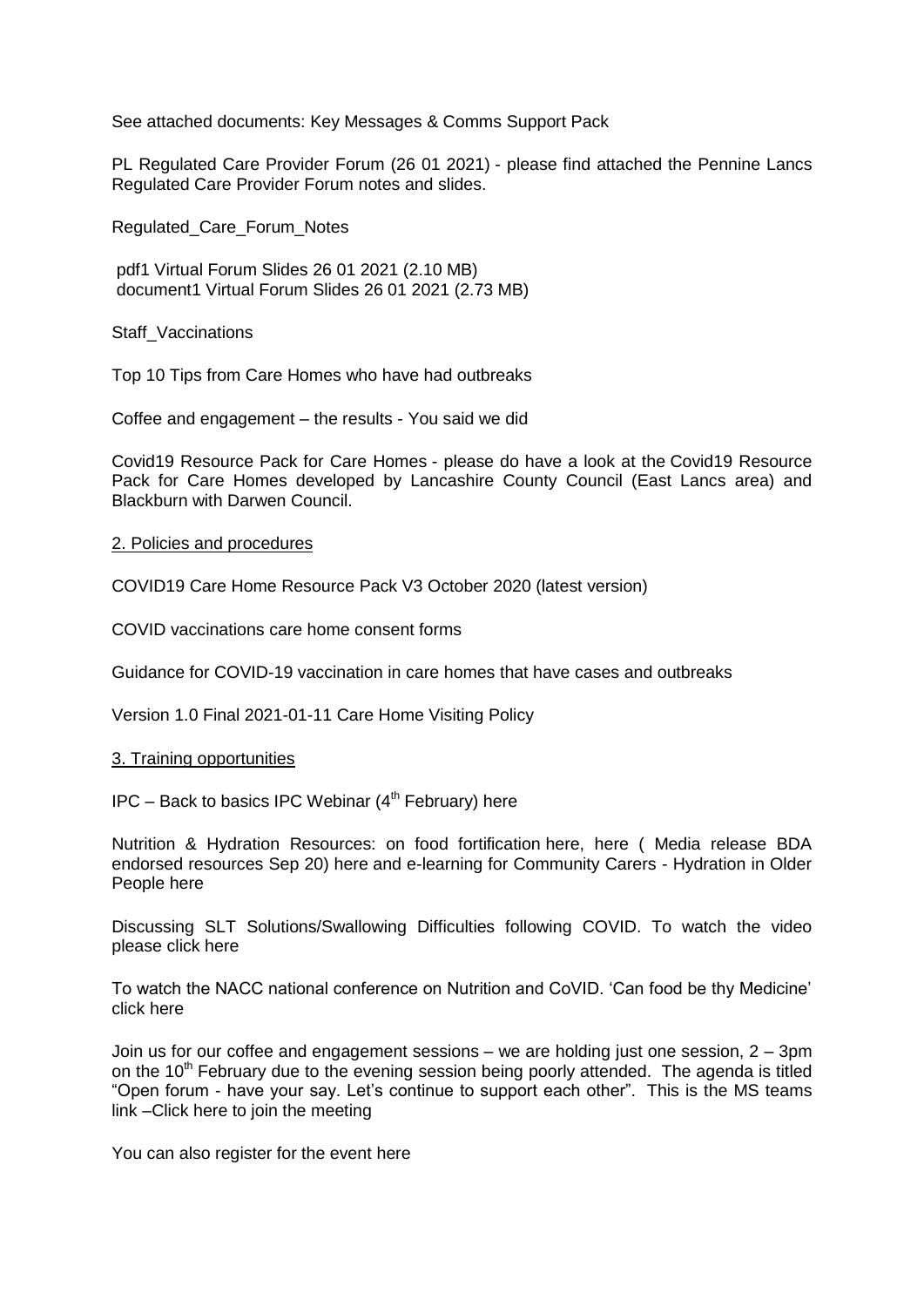# 4. IPC/PPE

[The UK Infection Prevention and Control guidance](https://www.gov.uk/government/publications/wuhan-novel-coronavirus-infection-prevention-and-control) - agreed by the UK's four chief medical and nursing officers, has been updated to reflect the most up-to-date scientific understanding of how to prevent and control COVID-19 infection. Amendments have been made to strengthen existing messaging and provide further clarity where needed, including updates to the care pathways to recognise testing and exposure. Appendices to support the remobilisation and maintenance of dental, mental health and learning disability services have also been added. Changes to the previous version are listed on page 7 of the guidance. Following extensive clinical and scientific review, no changes to the recommendations, including PPE, have been made in response to the new variant strains at this stage, however this position will remain under constant review. Organisations who adopt practices that differ from those recommended in the national guidance are responsible for ensuring safe systems of work, including the completion of a risk assessments approved through local governance procedures.

Please follow the link to an updated (as of 4th November 2020) [list of local contacts for care](https://www.gov.uk/guidance/personal-protective-equipment-ppe-local-contacts-for-care-providers?utm_source=7b0599ce-5951-49ad-aa64-8d33f4581bd8&utm_medium=email&utm_campaign=govuk-notifications&utm_content=daily)  [providers who are not on the PPE portal.](https://www.gov.uk/guidance/personal-protective-equipment-ppe-local-contacts-for-care-providers?utm_source=7b0599ce-5951-49ad-aa64-8d33f4581bd8&utm_medium=email&utm_campaign=govuk-notifications&utm_content=daily) Providers can get PPE through their local authority or local resilience forum.

Please also find the latest [Government guidance on PPE](https://www.gov.uk/government/publications/personal-protective-equipment-ppe-illustrated-guide-for-community-and-social-care-settings) as an illustrated guide for community and social care settings.

Please also find the [CQC guidance](https://www.cqc.org.uk/guidance-providers/residential-adult-social-care/infection-prevention-control-care-homes) to ensure that care settings are compliant with IPC.

## 5. Domiciliary Care

[pdf Dom Care Weekly homecare worker testing guidance for homecare agencies](https://eastlancsccg.nhs.uk/contact-us/freedom-of-information/disclosure-logs/publications/2730-dom-care-weekly-homecare-worker-testing-guidance-for-homecare-agencies) (2.17 MB)

Join us for our coffee and engagement sessions – we are holding just one session, 2 – 3pm on the  $10<sup>th</sup>$  February due to the evening session being poorly attended. The agenda is titled "Open forum - have your say. Let's continue to support each other". This is the MS teams link – [Click here to join the meeting](https://teams.microsoft.com/l/meetup-join/19%3ameeting_NjkxOTI3M2MtMzdlNC00MDliLWFhMjgtZmZiZjMzZGI5OTkw%40thread.v2/0?context=%7b%22Tid%22%3a%2237c354b2-85b0-47f5-b222-07b48d774ee3%22%2c%22Oid%22%3a%22a2ec35af-1c40-4f8f-8903-a088b26ed2a2%22%7d)

You can also register for the event [here](https://www.eventbrite.co.uk/e/virtual-coffee-engagement-an-online-sessions-to-support-the-care-sector-tickets-137296701129)

Useful links for the domiciliary care sector (LCC) :

- **[External link to LCC Covid 19 Site](https://www.lancashire.gov.uk/practitioners/health-and-social-care/care-service-provider-engagement/coronavirus-covid-19-information-for-care-providers/)**
- [External link to the LCC Covid 19 site, that is dom care specific](https://www.lancashire.gov.uk/practitioners/health-and-social-care/care-service-provider-engagement/coronavirus-covid-19-information-for-care-providers/home-care/)
- [External link to LCC Covid 19 webinar](https://www.lancashire.gov.uk/practitioners/health-and-social-care/care-service-provider-engagement/coronavirus-covid-19-information-for-care-providers/local-communications-to-providers-and-service-users/covid-19-provider-engagement-webinars/)

General/contractual queries re dom care services and Covid 19 can be sent through to: [care@lancashire.gov.uk](mailto:care@lancashire.gov.uk)

## 6. Primary Care

The latest [Primary Care Bulletin](https://eastlancsccg.nhs.uk/images/20210208_Primary_Care_Briefing_from_Dr_M_Dziobon_No_166_for_circulation.docx) for local GP practices in Pennine Lancashire (issued 8th January 2021)

For information, please check out the [National guidance for post acute covid19 assessment](https://www.england.nhs.uk/coronavirus/guidance-for-everyone/your-covid-recovery/)  [clinics](https://www.england.nhs.uk/coronavirus/guidance-for-everyone/your-covid-recovery/)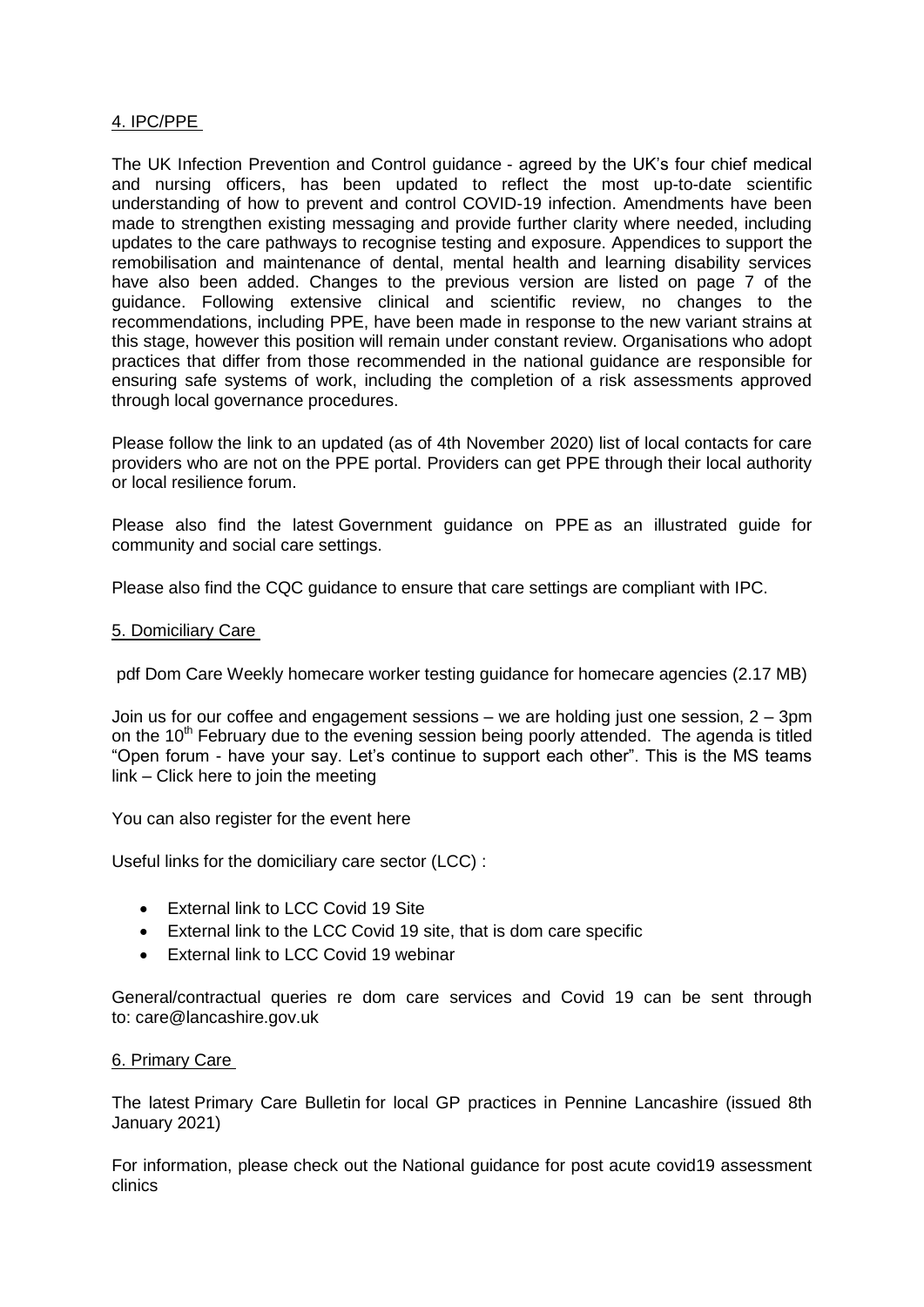## 7. Digital, IT and data

WhatsApp Peer to Peer Support Group - COVID has been a challenging for all providers. The CCG and partner colleagues are working hard to support all providers during these difficult times. However, some of the best support comes from fellow managers who have managed their organisation through a covid outbreak. We have set up a WhatsApp group for care home managers to offer peer to peer support, the greater support comes from those with experiences to share, lessons learnt, reflections and sometimes even a shoulder to cry on . This group has been amazing and those involved have found it to be beneficial. If you would like to be added to this group please email [stephanie.zakrzewski@nhs.net](mailto:stephanie.zakrzewski@nhs.net) with the following details :name, organisation, and mobile phone number:

[Specific support for digital technology for the regulated care sector](https://www.digitalsocialcare.co.uk/) - can be found via the Digital Social Care website which is funded by NHSx and contains a host of valuable information.

Update NHSX free iPads to care home offer - Support for Care Homes

For technical queries and support relating to how the iPad works, including breakdowns and apps, care homes can contact the Jigsaw24 service desk on: [carehomesupport@jigsaw24.com](mailto:carehomesupport@jigsaw24.com) or by phone 03332 409 234. The service desk is open Monday to Friday 08:30 – 18:00 (excluding bank holidays).

['Getting started with your iPad' guidance](https://eastlancsccg.nhs.uk/images/jigsaw24_CareHome_ipad_guide.pdf) (provided by Jigsaw24) can be found in the Books app on the iPad home screen, and a printed copy has been included in the iPad box. This guidance includes instructions for installing additional apps and using features such as Guided Access.

Care homes can access a range of support materials on the Digital Social Care website here. This webpage includes the below resources, and will be updated regularly as more resources are published:

- Weekly support webinars on iPad set-up and troubleshooting. Webinars can be accessed through Teams on Wednesdays, 2-3 pm here. Webinars run through the set up process and guide care homes through using NHSmail, MS Teams and downloading apps. There is also a Q&A opportunity. We would be grateful for your support in promoting the support webinars to care homes.
- Tips and advice on what care homes can use their iPad for, including useful apps.
- iPad case studies
- Safety and security while using the iPad, including information about completion of the Data Security and Protection Toolkit (DSPT) and the Better Security, Better Care programme.
- Guidance on using NHSmail and MS Teams with iPads. General guidance can also be found here.
- Information about NHSX's other offers for care providers, including connectivity deals for care homes.
- Newsletter sign-up so care homes can keep updated on new support materials as soon as they are available

[Barclays Digital Eagles Support for Care Homes](https://eastlancsccg.nhs.uk/images/Barclays_Digital_Eagles_Care_Home_Flyer.pdf) - NHSX has been in contact with Barclays about their Digital Eagles skills support for care homes, which includes an offer of free digital skills training delivered through remote training sessions. The Barclays Digital Eagles team is already working with a number of care homes across the country.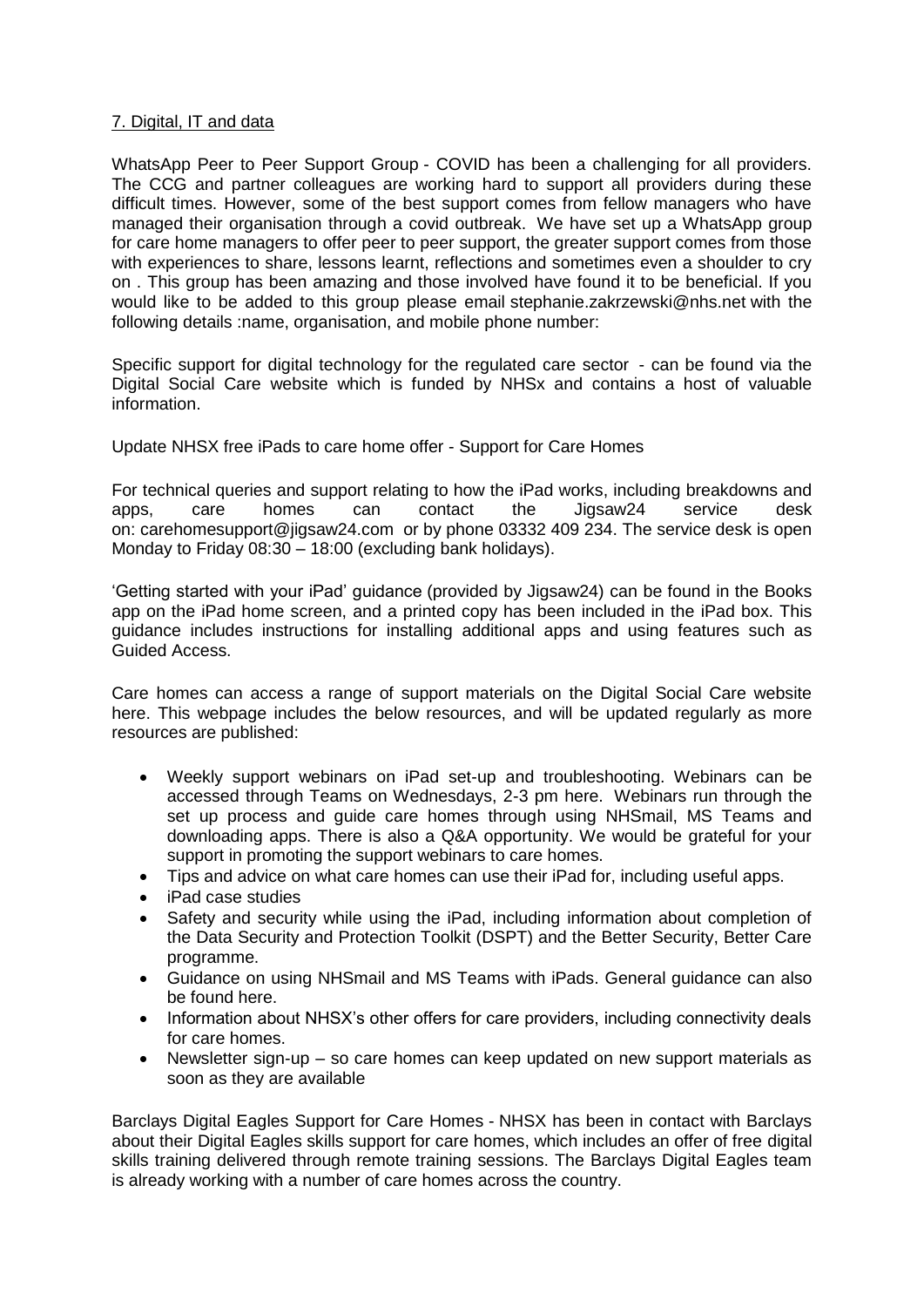Please see the attached flyer for more information. If this is something you would like to find out more about for care homes in your area, please contact the Digital Eagles team directly at: [digitaleagleshq@barclays.com](mailto:digitaleagleshq@barclays.com)

NHS MAIL WEBINARS - The webinars are designed to advise how to register, set up and how to use your new NHSmail account. Any Care Providers using NHSmail are encouraged to join the training webinars, these are live sessions, so you'll have the opportunity to ask questions throughout. Webinar format:

- Registering for NHSmail
- Welcome email
- Logging in for the first time
- Resetting your password
- NHSmail hints and tips
- Opening a shared mailbox
- Microsoft Teams overview
- Webinars run every Tuesday, 2.00pm 3.00pm. [Join Microsoft Teams Meeting](https://teams.microsoft.com/l/meetup-join/19%3ameeting_ZGQ1MTkzMDAtZjU4OS00MDhhLWE1ZDgtNmUxNjIyNjcyYmZi%40thread.v2/0?context=%7b%22Tid%22%3a%2203159e92-72c6-4b23-a64a-af50e790adbf%22%2c%22Oid%22%3a%22cc4ef5b2-82a3-43ca-8a81-da50f393d1c8%22%7d)

Data Security Protection Toolkit (DSPT) Important Update - The DSPT should be completed every year, usually by 31st March. However, due to COVID-19, the deadline for 2020/21 has been extended to 30th June 2021. This means that, if you have a continuing healthcare contract or you already use systems that access NHS patient data, to remain compliant you will need to complete the 2020/21 DSPT by 30th June 2021. Other services should aim to complete it by June 2021 for residential and nursing homes, and by October 2021 for other services.

## Will Entry Level be continuing?

Reflecting the need for adult social care services to operate in a way which meets the national data security standards, the option of publishing at entry level is a temporary arrangement and will be removed on 19 February 2021.

A new Approaching Standards level will be introduced in early 2021. If you have done most of the DSPT but have a bit more work left to do, you'll be able to get credit for the progress you have made by publishing at "Approaching Standards." To do this, you'll need to submit an action plan saying how and when you will complete the remaining items.

Our advice for providers in Pennine Lancashire is to aim to complete the Standards Met. There is lots of [guidance and support available online.](https://www.digitalsocialcare.co.uk/data-security-protecting-my-information/data-security-and-protection-toolkit/)

## 8. Key dates and information

Join us for our coffee and engagement sessions – we are holding just one session, 2 – 3pm on the  $10<sup>th</sup>$  February due to the evening session being poorly attended. The agenda is titled "Open forum - have your say. Let's continue to support each other". This is the MS teams link – [Click here to join the meeting](https://teams.microsoft.com/l/meetup-join/19%3ameeting_NjkxOTI3M2MtMzdlNC00MDliLWFhMjgtZmZiZjMzZGI5OTkw%40thread.v2/0?context=%7b%22Tid%22%3a%2237c354b2-85b0-47f5-b222-07b48d774ee3%22%2c%22Oid%22%3a%22a2ec35af-1c40-4f8f-8903-a088b26ed2a2%22%7d)

You can also register for the event [here](https://www.eventbrite.co.uk/e/virtual-coffee-engagement-an-online-sessions-to-support-the-care-sector-tickets-137296701129)

[HealthWatch Covid-19 Fatigue Survey](https://healthwatchlancashire.co.uk/news/covid-survey) - please have a go and share the link with colleagues, residents, families, and friends.